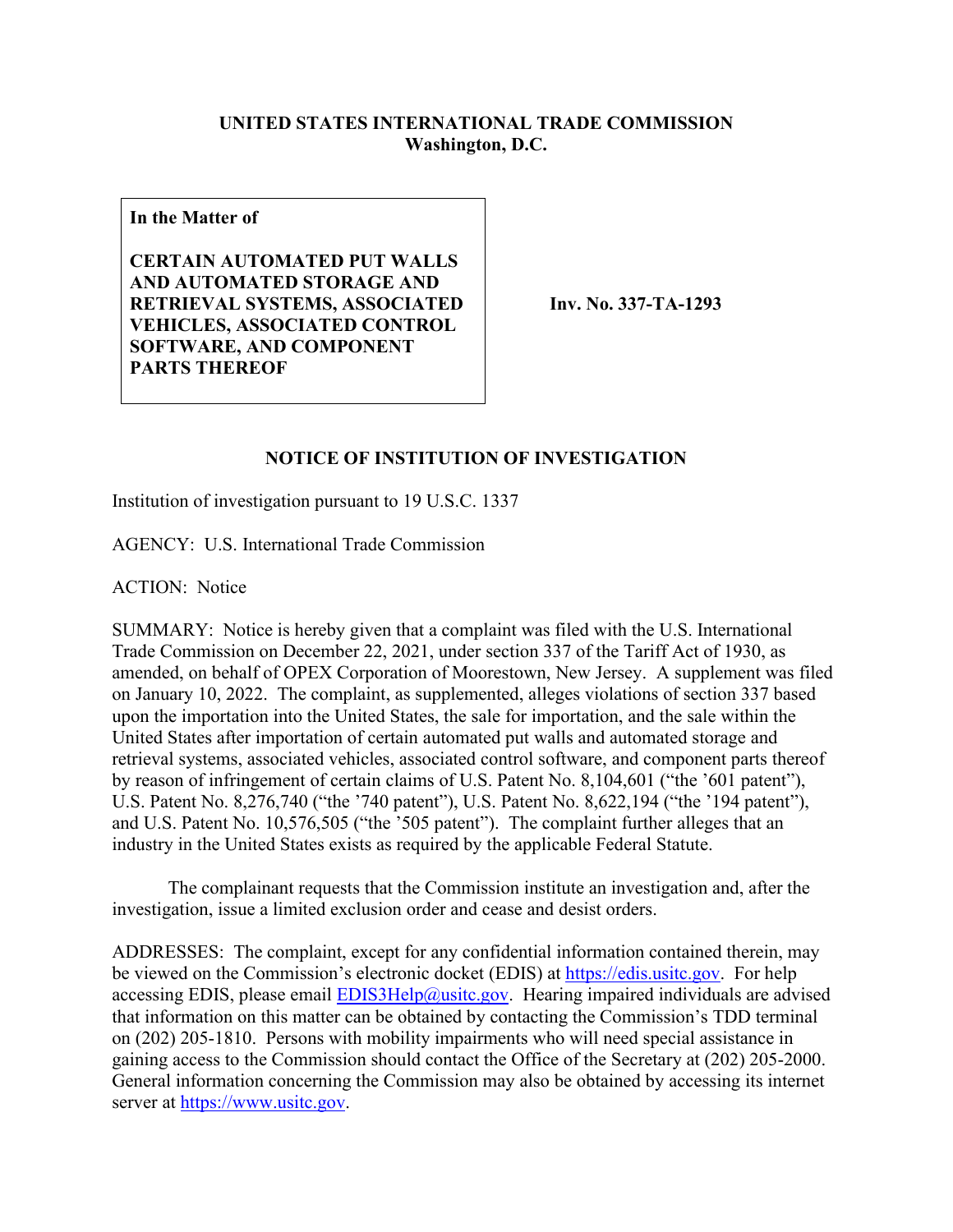FOR FURTHER INFORMATION CONTACT: Jessica Mullan, Office of Docket Services, U.S. International Trade Commission, telephone (202) 205-1802.

## SUPPLEMENTARY INFORMATION:

AUTHORITY: The authority for institution of this investigation is contained in section 337 of the Tariff Act of 1930, as amended, 19 U.S.C. 1337, and in section 210.10 of the Commission's Rules of Practice and Procedure, 19 C.F.R. 210.10 (2021).

SCOPE OF INVESTIGATION: Having considered the complaint, the U.S. International Trade Commission, on January 21, 2022, ORDERED THAT –

(1) Pursuant to subsection (b) of section 337 of the Tariff Act of 1930, as amended, an investigation be instituted to determine whether there is a violation of subsection (a)(1)(B) of section 337 in the importation into the United States, the sale for importation, or the sale within the United States after importation of certain products identified in paragraph (2) by reason of infringement of one or more of claims 1-28 of the '601 patent; claims 1-5 and 8-25 of the '740 patent; claims 1-10, 12-17, 19, and 20 of the '194 patent; and claims 1-5, 7-9, and 11-21 of the '505 patent; and whether an industry in the United States exists as required by subsection (a)(2) of section 337;

(2) Pursuant to section 210.10(b)(1) of the Commission's Rules of Practice and Procedure, 19 C.F.R. 210.10(b)(1), the plain language description of the accused products or category of accused products, which defines the scope of the investigation, is "automated put walls and automated storage and retrieval systems; vehicles associated with these automated put walls and automated storage and retrieval systems; control software associated with these automated put walls and automated storage and retrieval systems; and component parts of these automated put walls and automated storage and retrieval systems";

(3) For the purpose of the investigation so instituted, the following are hereby named as parties upon which this notice of investigation shall be served:

(a) The complainant is:

OPEX Corporation 305 Commerce Drive Moorestown, NJ 08057

(b) The respondents are the following entities alleged to be in violation of section 337, and are the parties upon which the complaint is to be served:

> HC Robotics (a.k.a. Huicang Information Technology Co., Ltd.) 3rd Floor, Haiwei Building No. 101 Binkang Road Binjiang District